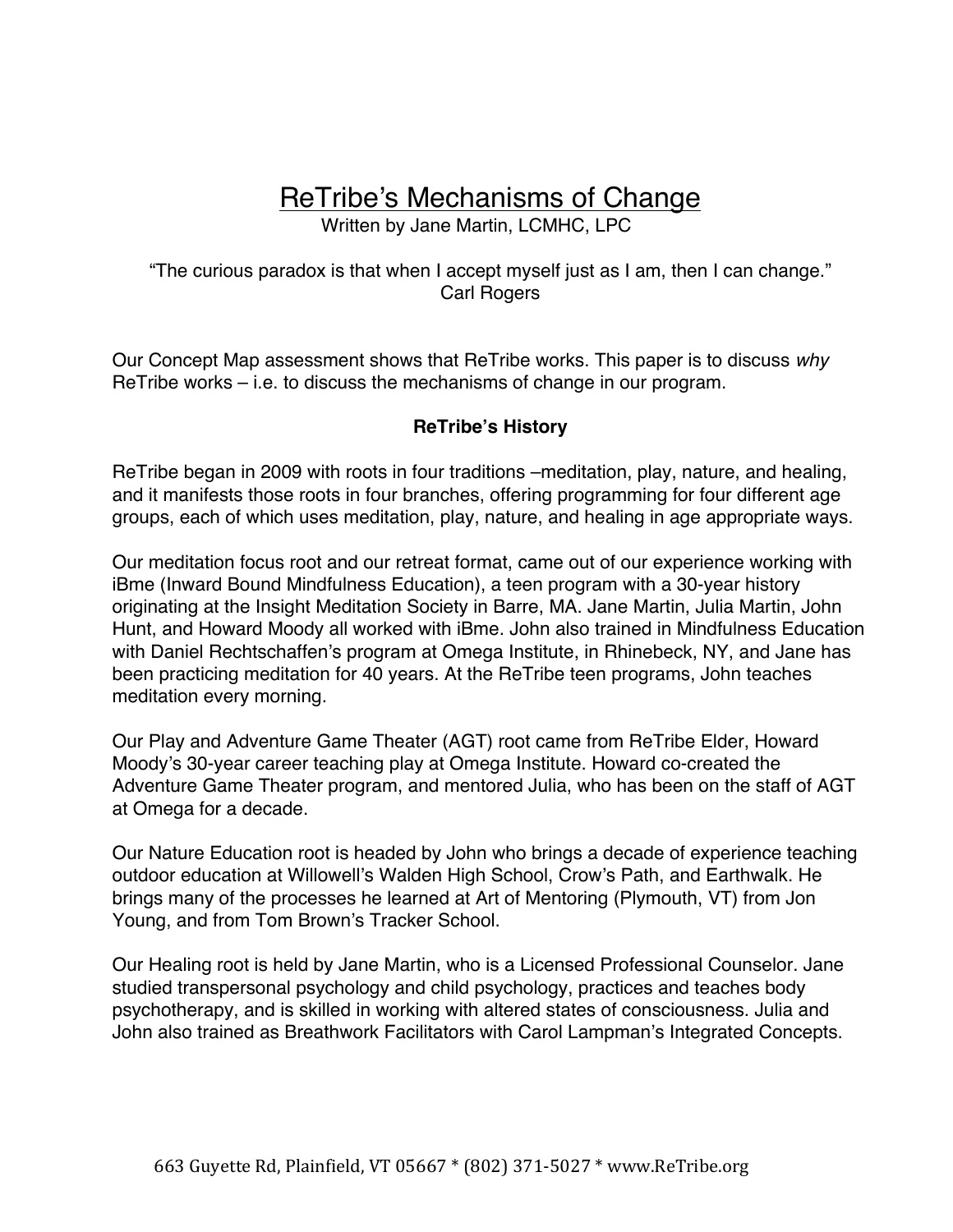## **The Operative Elements of ReTribe's Rite of Passage Program**

While ReTribe has Coyote Clan and Forest School for youth, and programming for adults, this paper is focused on ReTribe's teen Rite of Passage program which brings these four root processes together to create a program that is deeply transformative while also being 'awesomely fun.'

The meaning and significance of a Rite of Passage is discussed below, as are a few of the many research studies showing the efficacy of individual elements of our programming. But what makes ReTribe so effective is the symbiosis of its four types of elements. The following is a description of the contribution of each element to the whole ReTribe experience.

## **Rites Of Passage**

If you do not initiate the young people,

they will burn the village down to feel the heat.

African Proverb

An anthropological study found that 94% of cultures, throughout time around the world, have some kind of socially sanctioned method of inducing a non-ordinary state of consciousness (NOS) for emotional healing and spiritual growth. Usually these methods are incorporated into a rite of passage (a/k/a initiation). A rite of passage is a ceremony or process that supports the move from one stage of life to the next.

Anthropologist Arnold van Gennep, in his book, The Rites of Passage, explicates four stages incorporated in most initiation processes around the world – separation, preparation, threshold (or NOS state process), and integration back into the community. ReTribe follows this basic format.

When our children are 11 or 12 years old, the prefrontal cortex of their brain begins to proliferate. More brain matter grows. And this biological addition brings with it, new capacities. Just as our one year olds, as they become ready to walk, begin to experience a biological drive to walk, our teenagers also begin to experience a biological drive to use these new prefrontal cortex capacities.

One of these capacities is to make conscious decisions, i.e. holding both sides of an issue in mind at once. This is why it is so important for parents of teens to begin to move from authority to guidance. Other capacities that are arising in the teen years are a stronger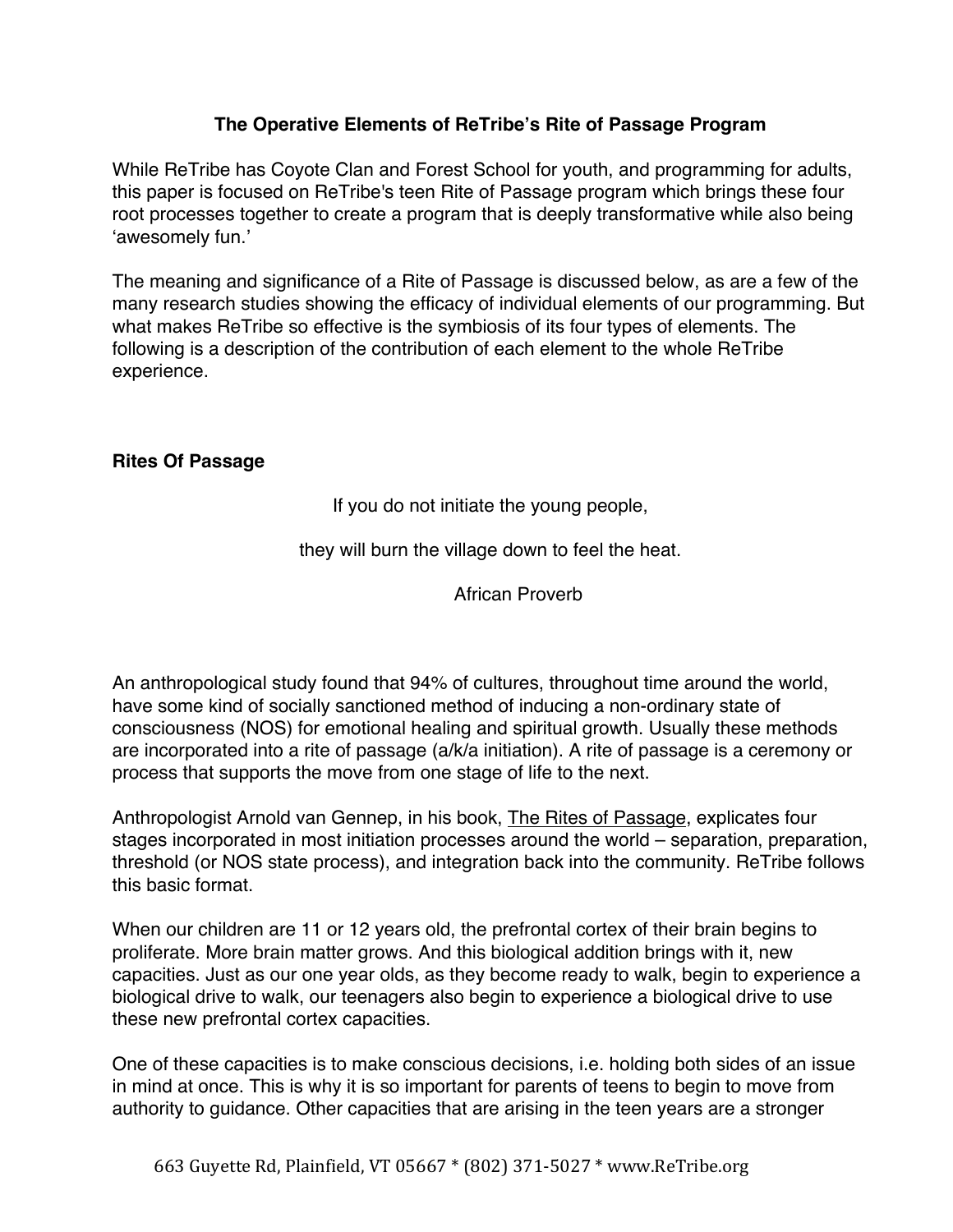identity, or sense of self, or what we might call 'ego.' In a Rite of Passage, "Who am I?" is a central question.

Another PFC capacity, that tends to be overlooked by our society, is the capacity for transcendence. Transcendence means to have a NOS experience; to experience something beyond the material realm.

Candace Pert, Chief of Brain Biochemistry at the National Institutes of Health, made the connection between transcendence and the prefrontal cortex, "In long term meditators, the frontal cortex starts to light up and shows itself to be very active. If there's a part of the brain that has God in it, the frontal cortex is the way I think about it. That's not very scientific!"

Part of most rites of passage worldwide, includes a very intense experience, so intense, that most of the time it includes the very real possibility of death. The Vanuatu people of the South Pacific have their teens do land diving, which is similar to bungee jumping, except they use vines instead of elastic cords, and the objective is to brush their head on the ground - to come as close to death as possible. The Mazai boys of Tanzania had to kill a lion with just a spear. The aboriginal tribes of Australia send their boys out to survive by themselves for 6 months. The Matis tribe in Brazil put poison in the boys' eyes, and inject them with poison from the Giant Leaf Frog. Young women of the Fula people of West Africa must have their faces tattooed without grimacing. Young Spartan's would have to kill slaves. The girls of the Ticuna people in the Northwest Amazon were put in isolation chambers for several months. Many rituals include 'scarification,' where the body is pierced, cut, circumcised, or maimed. At ReTribe, while we don't actually put the teens in danger of death or dismemberment, we do provide experiences that are very intense.

So with the proliferation of the prefrontal cortex, this transcendent capacity arises (our experience is that it is around age 14 that this really takes hold) and the teen also experiences a strong biological drive towards these experiences. If we provide no socially sanctioned channel, they will go for these experiences in their own ways, and often these ways are quite dangerous. This line of thinking is not well known in our culture, so the following quotes are provided to illustrate this idea.

These studies confirm that when youth lack a rite of passage experience, there are extraordinary consequences related to such problem behaviors as violence, substance use, gangs, bullying, and delinquency. Citations in professional literature and popular media ascribe risk-taking behavior of youth (Lewis and Lewis 1984; Merten 2005) as their attempts to create rites of passage for themselves. -Rites of passage during adolescence, Scott D. Scheer and Stephen M. Gavazzi, The Ohio State University, David G. Blumenkrantz Center for the Advancement of Youth, Family, and Community Services, Inc.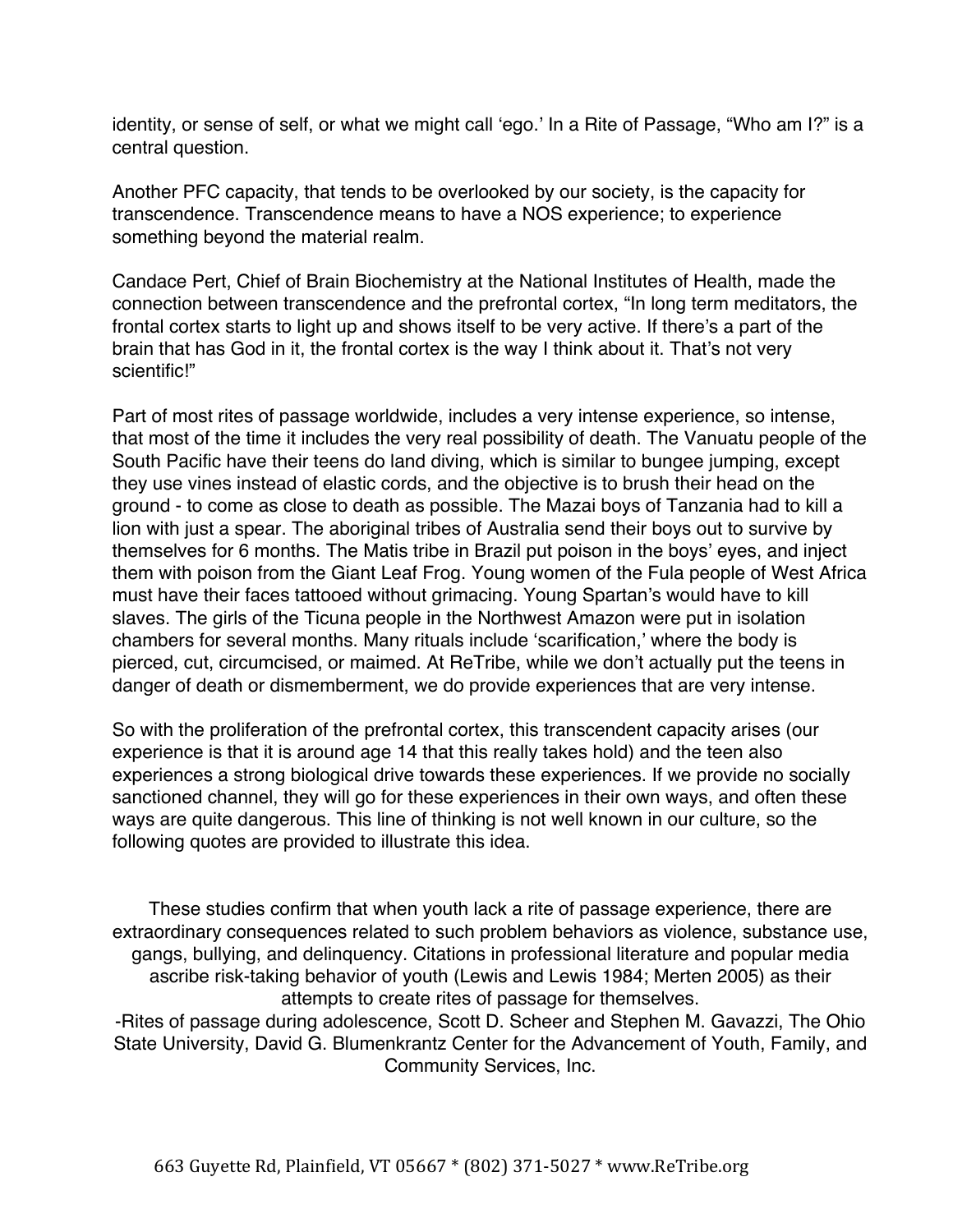In modern culture, our Rites of Passage are often missing or minimized in importance. We seem to have lost many of our communal and sanctioned ways of taking risks and acknowledging the transition from childhood to adulthood. Daniel Siegel, M.D., Brainstorm: The power and purpose of the teenage brain.

One reason for the great demand for psychiatric services for adolescents today may be the absence of socially sanctioned rites of passage. Throughout human history these rites have served humanity well. The desire for some rites and rituals at puberty as well as at the end of the teen years is natural, even today. Young people seem to want the real thing, an authentic initiation. There is truly a 'hunger for initiation.' Louise Carus Mahdi, Crossroads: The Quest for Contemporary Rites of Passage

Most spiritual life calls for times of sudden radical transformation brought about by powerful initiation and rites of passage. For modern young men and women this is a desperate need. If nothing is offered in the way of initiation to prove one's entry into the world of men and women, it will be done unguided in the road or the street with cars at high speed, with drugs, with weapons.

Jack Kornfield, Ph.D., Psychologist and Buddhist teacher

The well known anthropologist, Margaret Meade, believed that the fact that modern society has lost sanctioned rites of passage is a critical contributing factor to the increase of various forms of social pathology. -Christina Grof, developer of the Spiritual Emergence Network

This is why rites of passages are so crucial to our teens and why it is so important to reintroduce them into our culture. Yes, there are Bar Mitzvah's and Confirmations, but these tend to be more of a commemoration of the move from childhood to adulthood, rather than the transformative process to create the inner maturation itself. Some rite of passage programs try to recreate indigenous ceremonies, and they are wonderful retreats for teens, but they tend to lack the intense NOS experience which is so core to the transformation.

The news is full of reports of our young adults going through an 'extended adolescence.' There is much consternation about the inability of our young adults to take up responsibility for their lives. ReTribe believes that rites of passage would help with this.

# **Non Ordinary State Processes (Healing elements)**

The heart of a Rite of Passage is the altered state (Non Ordinary State, or NOS)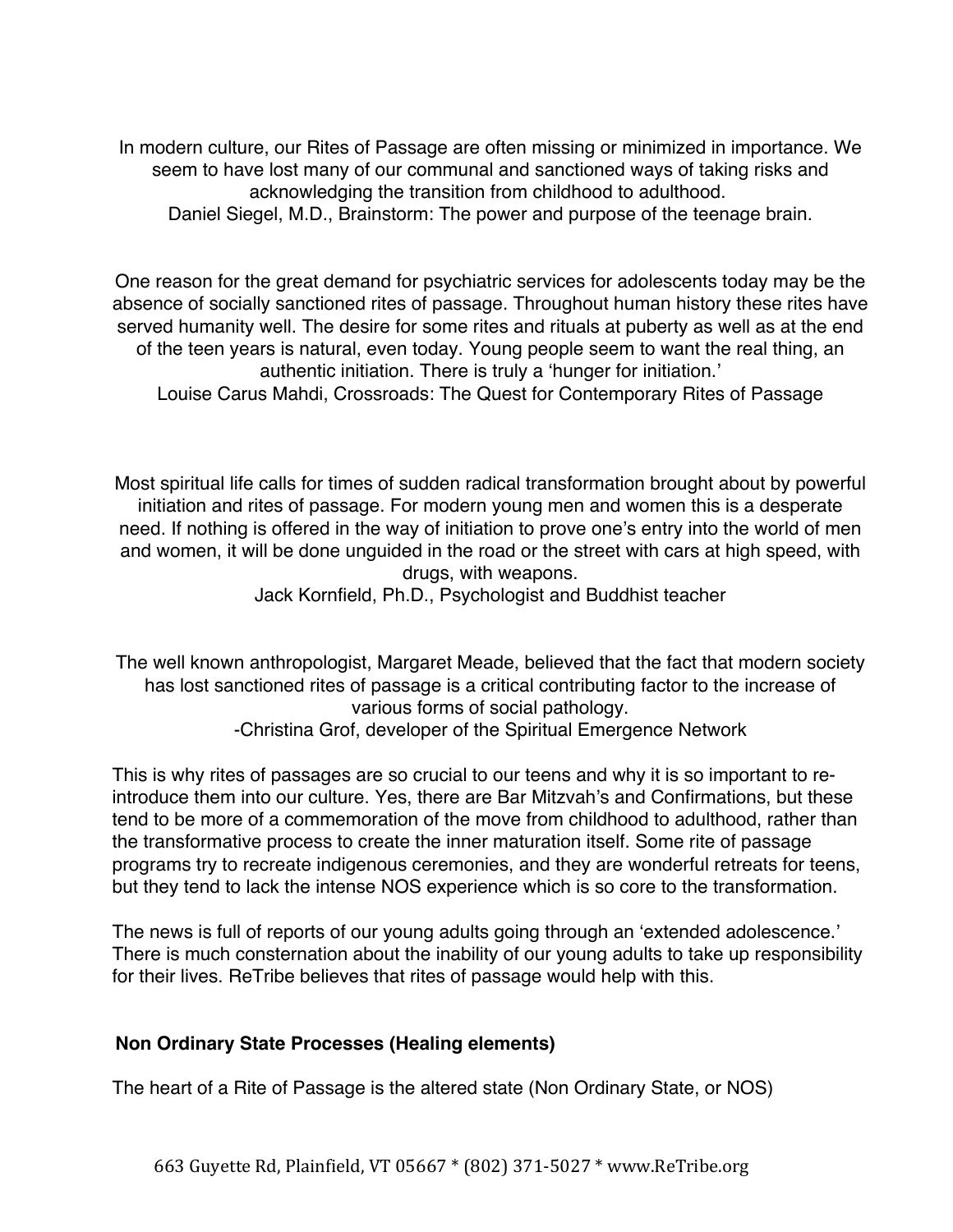experience. It is here that the deepest transformations can occur. Healing on the shadow level, healing preverbal trauma, healing on a body or energy level, providing transpersonal experiences, are available in the NOS experience. Most psychotherapeutic interventions only offer simple cognitive restructuring.

Without the Small Group and NOS experience, ReTribe would be just a camp. With them it is a Rite of Passage.

Stan Grof, MD, psychiatrist, researcher and author of The Psychology of the Future, describes particular NOS, which he calls 'holotropic,' as having "healing, transformative, and evolutionary potential." He says "The work with holotropic states has thus shown that emotional and psychosomatic problems are much more complex than is usually assumed and that their roots reach incomparably deeper into the psyche… and that [traditional talk therapy] approaches fail to recognize and appreciate the extraordinary healing potential of the deeper dynamics of the psyche."

There are many means that cultures worldwide have used to induce these altered states; fasting, dancing, drumming, breathing, chanting, spinning, extreme pain, social and sensory isolation, psychotropic substances such as ayahuasca, peyote, psilocybe mushrooms, etc. Altered states are used in over 90% of societies (Papadimitropoulos, 2009)

At ReTribe's Rite of Passages the main processes we use to create the NOS experience are Breathwork, Sweatlodge, Solos in nature, Shamanic Journey and Trance dance, and Adventure Game Theater.

#### Breathwork (Healing element)

The collective unconscious that is often largely a theoretical construct in Jung's theories becomes a living reality in breathwork experiences. -John Mack, Harvard psychiatry professor

Throughout history, virtually every culture has provided an opportunity and a method to access nonordinary states of consciousness for inner exploration and healing. Drawing from centuries of such wisdom and adding insights from modern consciousness research, breathwork facilitates access to all levels of human experience, including unfinished biographical material, birth memories, transpersonal phenomena, and residues of trauma stored in the body.

Some researchers in Chile found Breathwork to be a strong catalyst for the maturation from adolescence to adulthood. (Contreras and Zenteno, 2014)

Research shows Breathwork to be a salutary adjunct to psychotherapy (Watjen, 2014) because it brings insight into subconscious processes, and disinhibits emotional flow by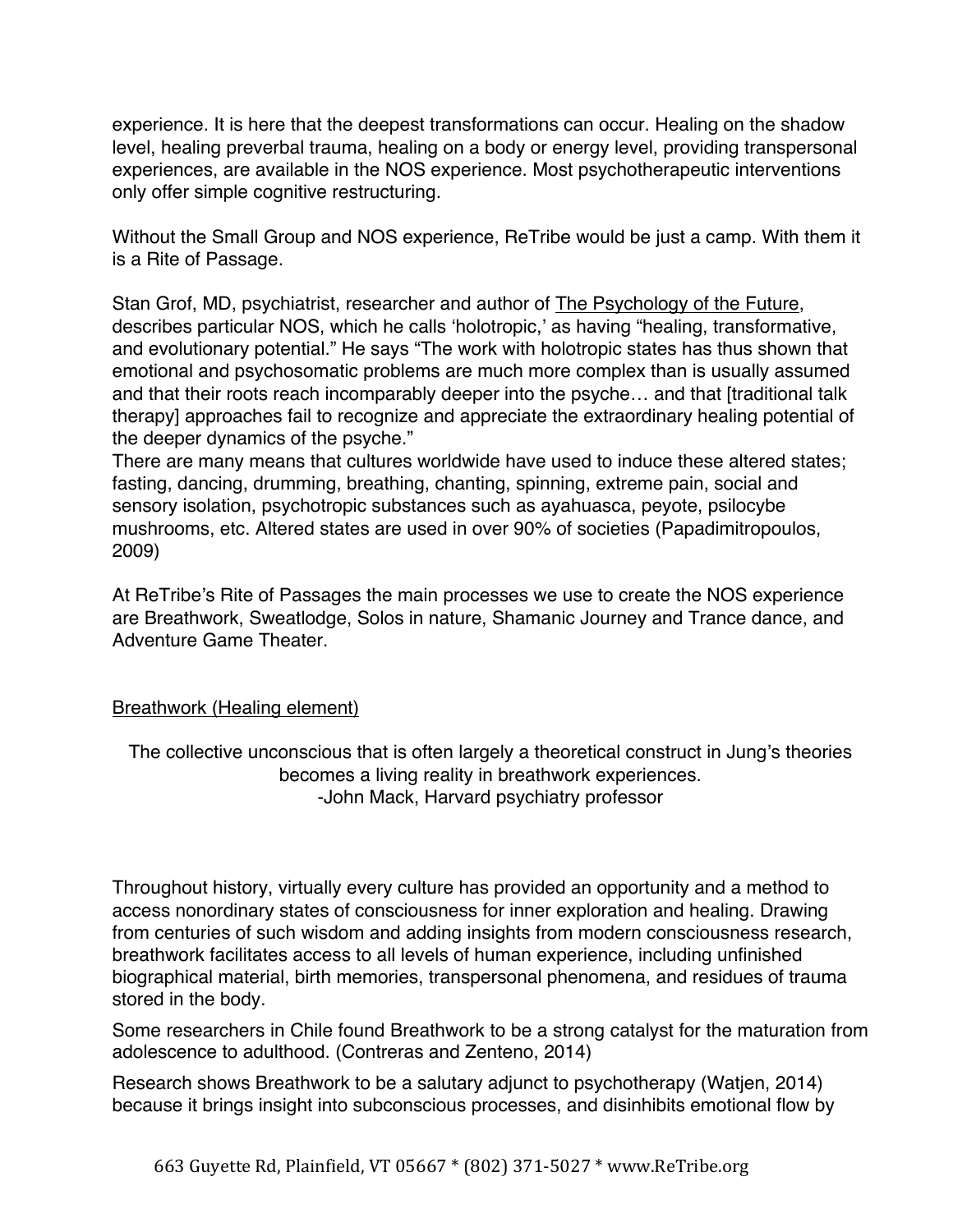relaxing the emotional inhibition of the prefrontal cortex through hypocapnia induced by full breathing (Rhinewine and Williams, 2007).

Many researchers have reported positive results with Breathwork in therapeutic settings, with no negative side effects; for example, Epworth Children's Home in South Carolina, used breathwork with adolescents; 11,000 inpatients at Hyland Behavioral Health in Missouri (Eyerman, 2013), and addicted patients found long term abstinence. (Brewerton, Eyerman, Cappetta, and Mithoefer, 2011).

#### Sweatlodge (Nature element)

Research shows sweatlodge's health benefits to the immune system, as well as supporting participants' access to psychologically therapeutic factors such as acceptance and interpersonal action (Colmant, 2005), and an increase in emotional and spiritual wellbeing (Schiff & Moore, 2006).

#### Solo (Nature element)

On our Inner Journey's Rites of Passage, the teens spend 7 hours alone in the woods, usually fasting. By removing outside stimulus, the teen becomes more in touch with their inner psyches.

#### Adventure Game Theater (Play element)

In Adventure Game Theater, the teens and staff enter an imaginary world, create a character for themselves, and without script, they play out an epic adventure, full of myths and archetypes.

See attachment below from the Windy Hill Newsletter of the Waldorf School of Princeton

#### Shamanic Journey and Trance Dance (Healing and Nature element)

For a list of many research studies showing shamanic and other altered state practices' psychological healing effects, see http://michaelwinkelman.com/alternative-medicine and http://www.human-studies.com/articles/presence-in-existential-humanisticpsychotherapy.php

# **Sit Spot (Nature elements)**

The daily sit spot and journaling time gives teens a chance to integrate and gain insight.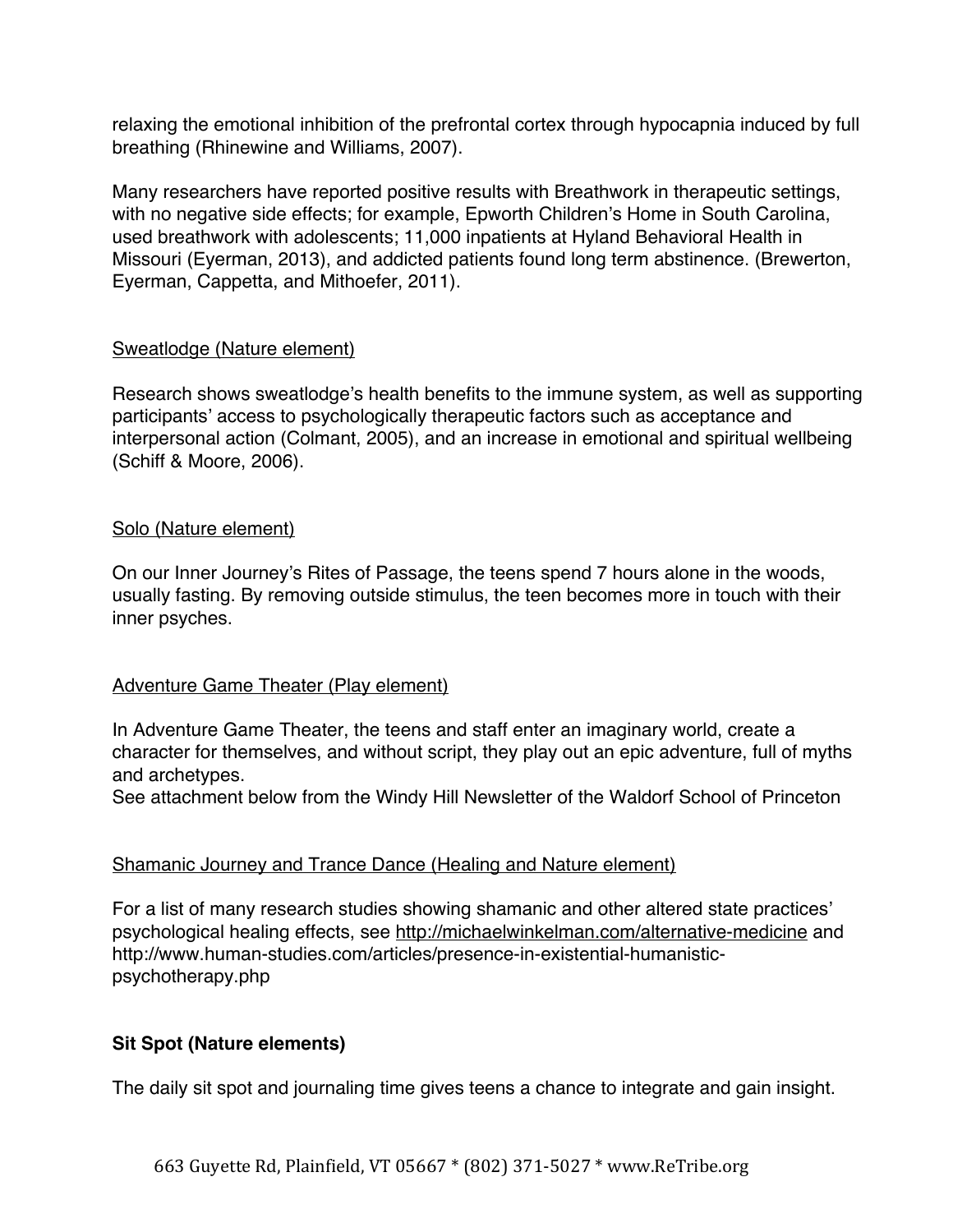ReTribe is very intense and fast moving, but believe it or not, we get almost no pushback about Sit Spot although we are asking teens to do the unthinkable – go off into the woods by themselves, and leave all their friends behind. No TV. No music. No phone. Even no books usually! Just being with nature and with themselves. Examining their thoughts, feelings, behaviors, and journaling about them. Making sense of themselves and their world, and integrating. And they do it because they know they need to.

A study by Larson and Csikszentmihalyi (2006) found that the ideal percentage of time for teens to spend alone is 30%. Although they don't enjoy it, they report better psychological adjustment.

# **Journaling (Healing element)**

A core practice of ReTribe is journaling. As part of the opening Bear Ceremony, the teens are gifted a journal and pen. The teens are given one question every day to write about in their journals. The questions encourage self reflection and deep thinking. During their sit spots or free time, they can write, draw, or reflect on these questions. During small groups they can share what they wrote.

The questions start with a "who am I?" focus, and then move to where in their life they've had pain, how they have caused pain to others, what they want to let go of in their life/actions/personalities, what they want to cultivate, what is 'cool' about them, and what gifts they might bring to the world. Each successive ReTribe they attend brings them deeper versions of the questions. They are asked to identify feelings and needs of themselves and of others in order to teach nonjudgment, and sometimes to evaluate poems or quotes designed to increase their level of consciousness.

Research supports positive effects such as increased IQ, mindfulness, goal attainment, emotional intelligence, memory, self discipline, psychological healing, and more (Purcell, 2016; Nguyen, 2015).

#### **Nature connection (Nature element)**

Nature Deficit Disorder is a term originally coined by Richard Louv in his 2005 book Last Child in the Woods. He contends that a whole host of behavioral problems stems from the decline in the amount of time children spend outdoors. In fact an entire field has emerged called Ecopsychology, that deals with this connection. Research has found that connection with nature is essential for child development (Faber, 2006; Kaplan, 1995).

# **Small Groups (Healing element)**

A mainstay of ReTribe is the Small Group. Six to ten teens and mentors meet once or twice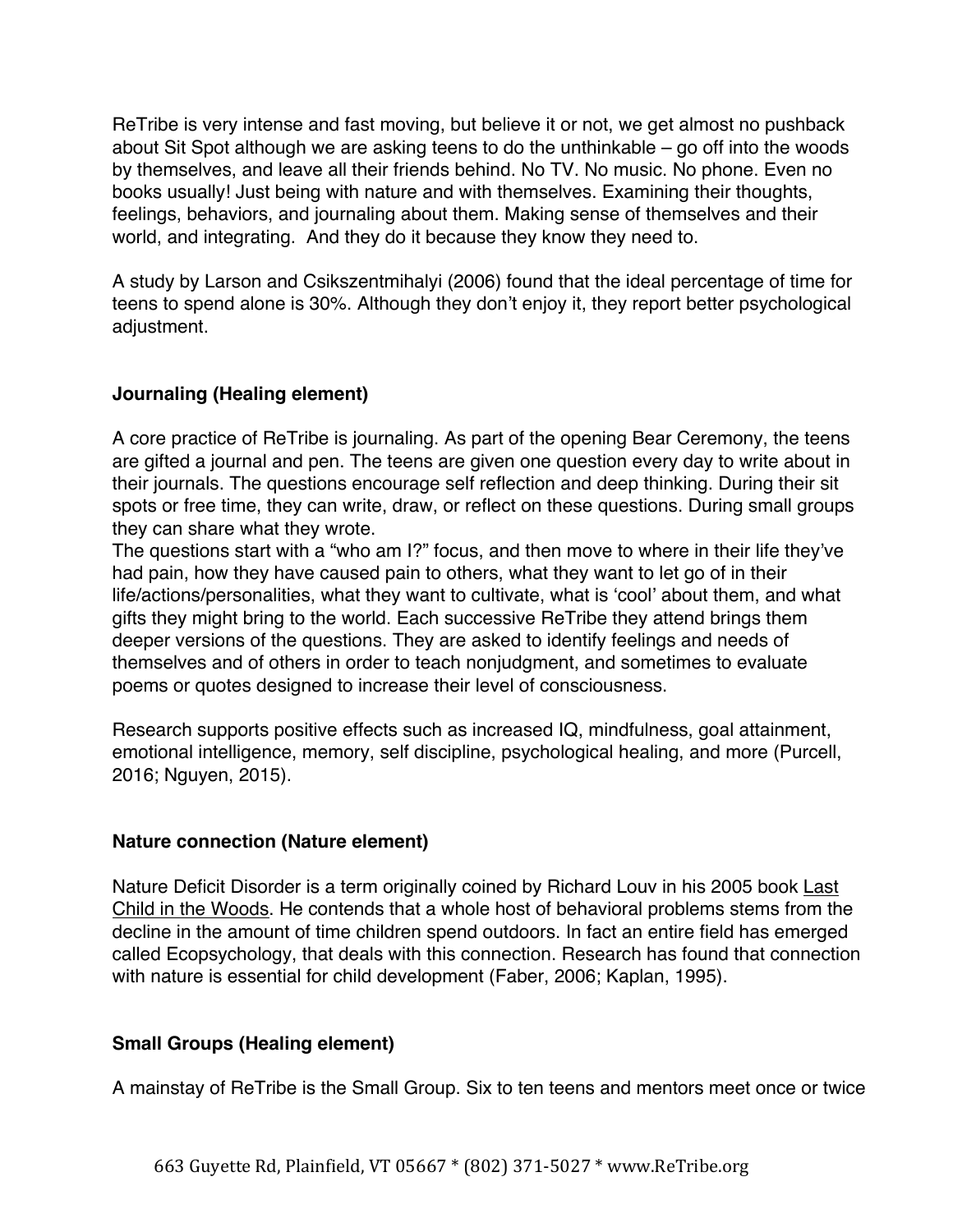daily in private spaces. Using a graduated set of exercises, (check-ins, lightning rounds, hot seats, journal questions), teens can test the waters of self-exposure to discover that honest self expression, no matter what the content, is honored and respected at ReTribe. They can unzip their 'cool' mask and show their vulnerable underbelly, and still find themselves loved and accepted – this time, for who they really are. This acceptance by others, almost always leads to self-acceptance which is carried with them into their everyday lives. The ripple effect on other teens from this unconditional acceptance can be enormous.

Once the teens have shared in small groups, and the mentors and staff are aware of the issues they are struggling with, our team can focus on each teen's individual needs, and provide the support they need. Our interventions take many creative forms. Some examples from the past: assigned mentors to help socially phobic teens connect with the group; made and carried out plans to help conquer OCD; confronted teens whose behaviors were painful for others; strongly encouraged teens to step up and be responsible for their chores, their personal belongings, and the belongings of others; helped teens deal with PTSD; helped resolve current unhealthy life situations at home; helped teens to realize their own self worth; to set clear boundaries; to resolve conflicts using Social Harmony conflict resolution processes (see our sister organization at www.SocialHarmonyInstitute.com); encouraged self expression and confidence; relieved self hatred by self understanding and forgiveness; relieved long term family tension by understanding and forgiveness; made a place for mourning of losses, etc.

In small group, the teens gradually feel safe enough to be authentic and open so that deep healing through NOS interventions can occur.

46% of our youth will have a mental health disorder before the age of 18. (NIMH) Group therapy is a very effective change agent for teens. A British study by Dr. Patricia Conrod (2013) showed a 25-33% decrease in mental health issues in teens from just two 90 minute group therapy sessions. This decrease lasted for over two years. Group Therapy is shown to reduce stress in teens (Kurlan, 2007).

# **Psychologically healing Workshops (Healing elements)**

#### Body Psychotherapy workshops

Although we can't do psychotherapy with each ReTribe participant, nevertheless, since most of us have common thematic wounds, workshops can be structured to provide a place for each teen to heal in the way that works for them. Teens tend to respond best to body oriented processes rather than intellectual processes. We develop workshops around story and myth, which is developmentally appropriate for the teen psyche.

Workshops in the past have included, dream interpretation, inner child workshop, the "Tiger" workshop (exploring anger on a body level), The Inner Battlefield workshop, which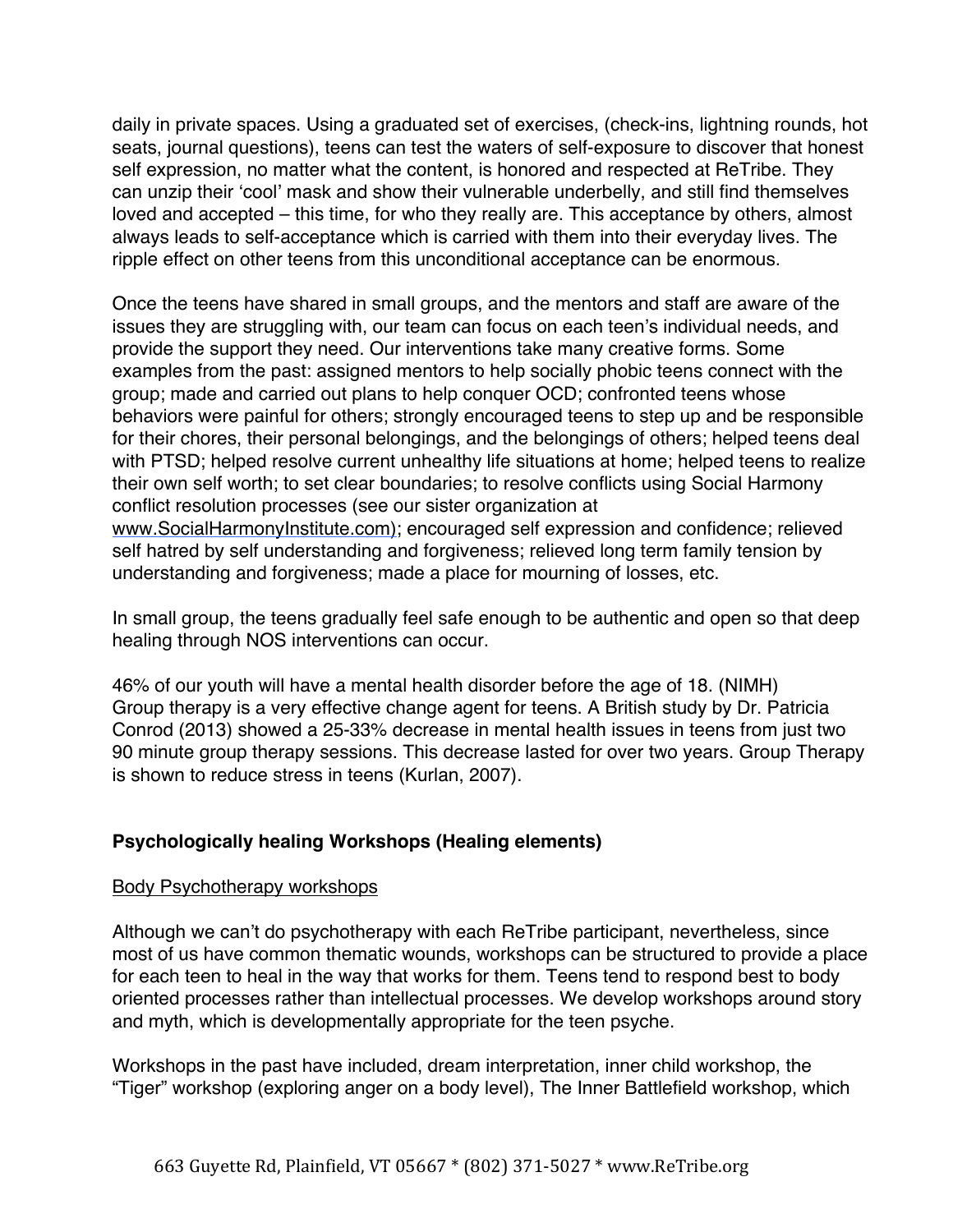is a combination of core energetics and Internal Family Systems Therapy ideas put together in an epic inner exploration and expression. These modalities are part of the psychological field called body psychotherapy. See USABP.org, or (EABP) or (Bloch-Atefi and Smith, 2014).

#### Dream Interpretation Workshop

Dream interpretation processes help teens get in touch with subconscious material, and aid in becoming more whole and healthy psychologically (Berube, 2008; Marszalek and Meyers, 2006; Provost, 2008).

#### Gender and Consent Workshops

Issues of gender awareness, sexuality, and consent are vitally important for todays young people. ReTribe provides an open forum for teens' questions to be answered by mentors that they trust.

19% of undergraduate women experience sexual assault according to the Center for Disease Control (2016). Yet being falsely accused of rape is traumatic and violating as well. The proliferation of consent workshops in U.S. colleges gives testimony to the need for more clear communication and respect during sexual encounters. Our consent workshops teach both request making, and setting clear boundaries, in all relationships, not just sexual ones. What we have found is that some of the teens experience quite a bit of difficulty in saying 'no' to requests.

#### Vocation (Healing element)

We use simple exercises learned from the Counseling Laboratory for the Exploration of Optimal States (CLEOS) at the University of Kansas, designed to help high school students explore their vocational paths.

#### Addictions (Healing element)

Although our Adventure Game Theater program targets video game addiction in particular, by getting teens off their computers, and giving them the opportunity to live into a fantasy adventure using their bodies, as well as their minds – our addictions workshop addresses all types of addictions. We teach the basic psychology of multiplicity analysis (part of me wants to do the problematic behavior, and part of me doesn't) through the acting out of the parts, with humor, and other workshop processes.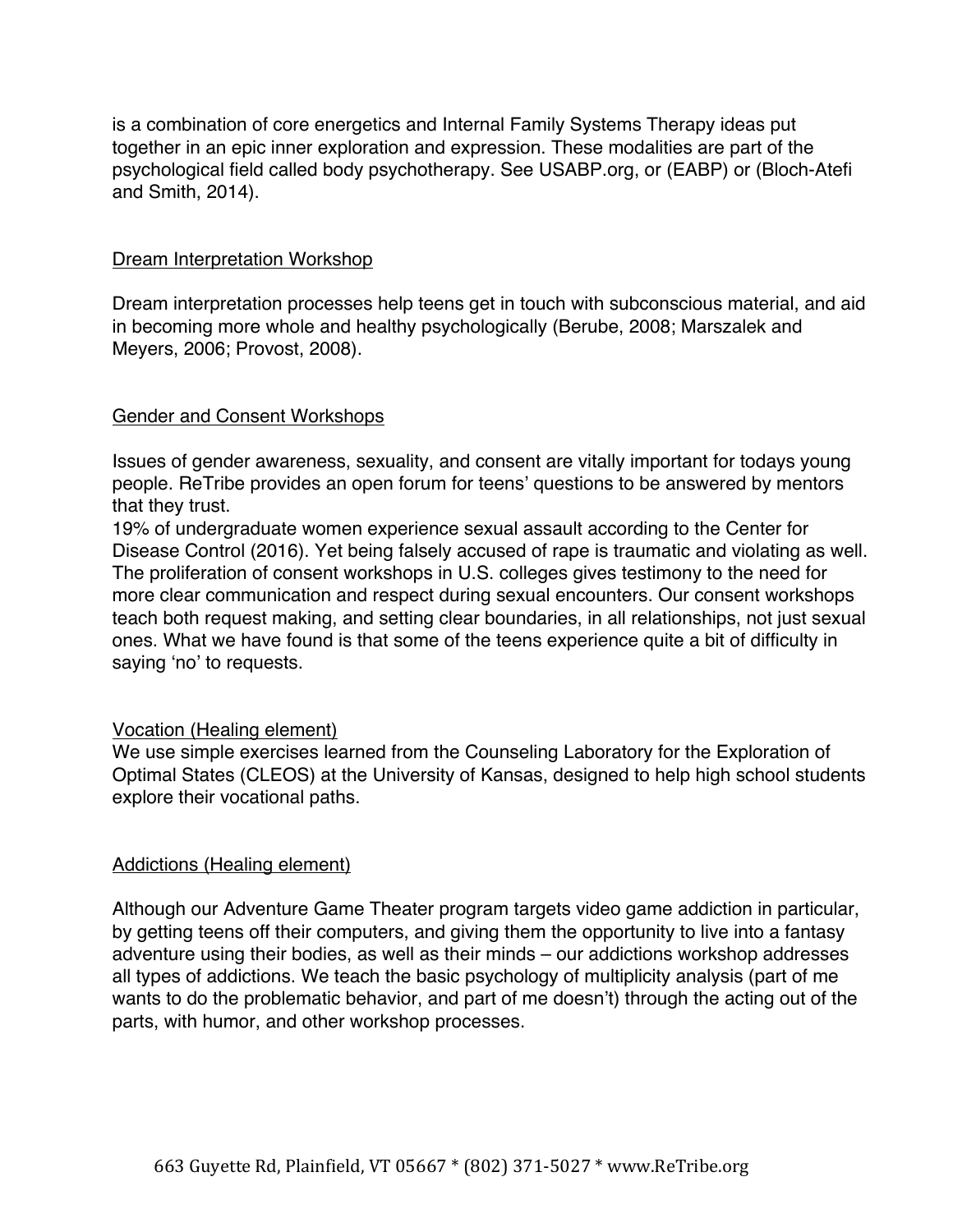#### Gratitude Circle (Nature element)

As a daily practice, every morning at ReTribe we gather for morning circle, and express our gratitude. Positive psychology shows that gratitude increases happiness levels (Harvard Mental Health letter, 2011).

## **Ceremony (Nature element)**

As our mentors begin a bow drill fire, drumming and singing in our ceremonial space, the elders meet with teens to talk about ceremony, and respect. The teens enter the ceremonial space one by one in silence.

Our ceremonies are eclectic, as we are interested in fostering internal spiritual experience, not in imposing external rules or forms. From our calling in the directions (Native American as well as other cultures), to the Half Boy Myth (from Borneo), to a recitation of our own ReTribe history (such as the visit by some bears – thus our Bear Ceremony, and a visit from a bobcat – thus our Bobcat Ceremony, to a visit from many woodpeckers – thus our Woodpecker Ceremony a/k/a gender circles. Yes, this is true!), to our farewell Sufi song Ishkala, to the singing of "Rainbow" songs from many countries, we incorporate and welcome beautiful traditions from all over the world.

Ceremony creates a solid framework that lets the teens know that this is serious business, gives them a sense of safety in being held in the wisdom of their ancestors, creates a sense of awe and reverence, and serves to commemorate and celebrate their transformation and growth.

# **Fun (Play element)**

Fun is the spoon full of sugar. Let's face it, if the teens didn't want to be here, there's no way any of this could work. You can't force healing. The element of choice is a fundamental prerequisite to change, which might explain the lack of results in forced inpatient and rehab programs. The extreme enthusiasm of the teens at ReTribe is the grease that makes everything happen.

At ReTribe, you will find teens and mentors (and elders too), pretending to be a bicycle, or dressed in black, killing each other with foam swords in the middle of the night in silence (Ninja the flag), or doing Original Play (like puppies do), or sliding around the wood floor on pillows, or playing watermelon water polo, or cracking up at an improv workshop or a performance at our Bardic Circle.

Leading play is both a skill and an art, and Howard Moody is the quintessential play teacher, while the rest of the staff – Julia Martin, Teddy Pietrzak, Emily Dipaola, Emily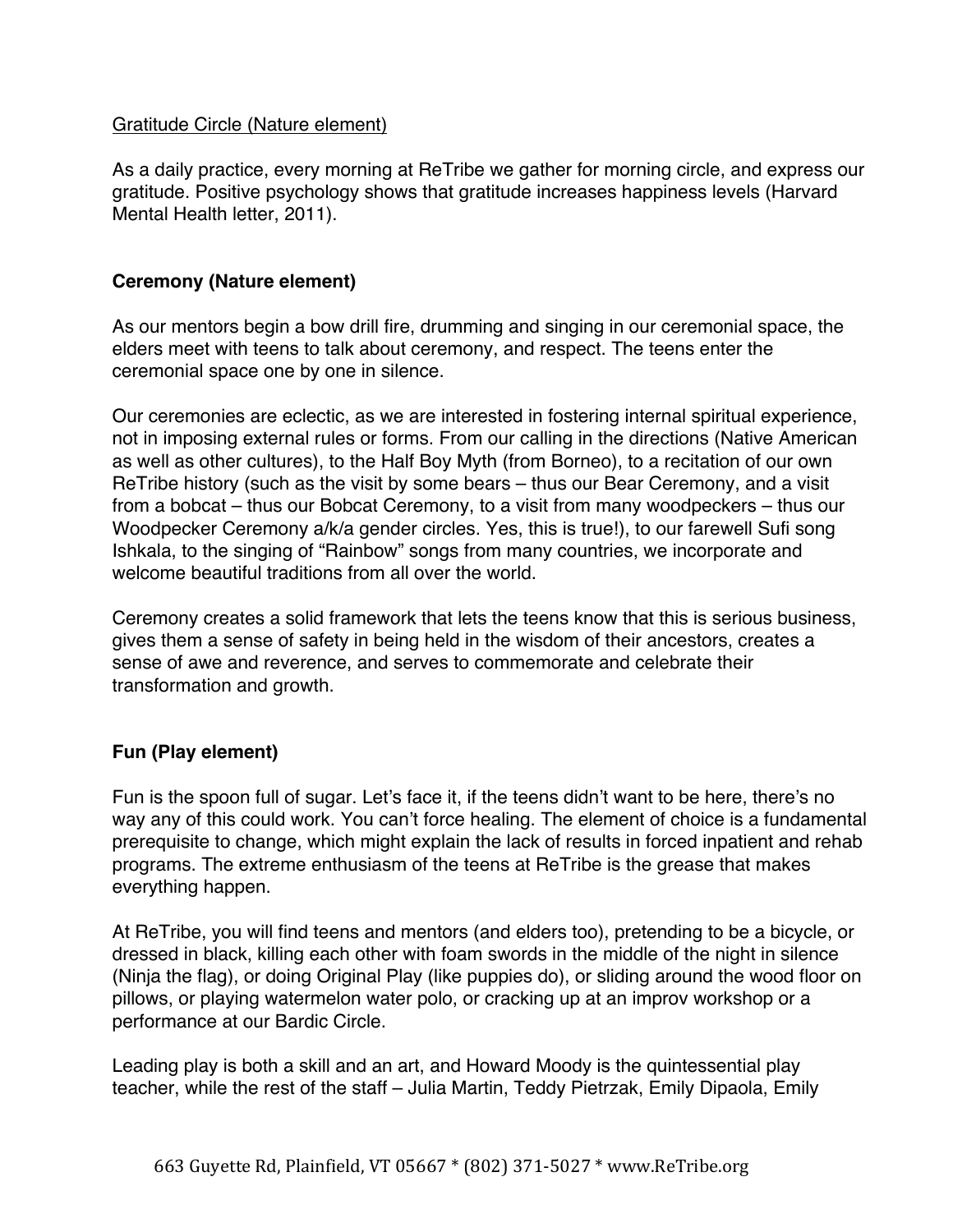Tompkins, Christopher Niedt – bring a humor and enthusiasm infused with kindness and acceptance, that pervades the culture.

When you laugh and feel happy, you are in an optimal state for growth.

Peter Gray (2011), makes a strong case for the connection between the decline of time children spend in play, and the rise of psychopathology. Play develops executive functions (prefrontal cortex) of decision making, planning, creativity, focus, problem solving, impulse control, and the social functions inherent in teamwork.

## **Healthy Living (Nature element)**

It's hard to grow if you don't feel safe and happy, and its hard to feel safe and happy if your basic physical needs are not being met.

ReTribe provides a healthy scaffolding that many teens do not have in their home lives. With 90% of families having two working parents, there just isn't time to make nutritious meals, to make sure teens are getting enough sleep and exercise, etc. This can adversely affect the psychological health of the teens.

But at ReTribe they eat local, organic, homemade food (by our Kitchen Momma, Emily T), without any synthetic ingredients. Their nutritional needs are met because there isn't much available in the way of empty calories. They experience fragrance-free and toxin free air (we arrange this with the retreat centers), go to sleep by 10:30 and develop strong circadian rhythms, get exercise and fresh air daily, and are screen and media free. They also get healthy non-sexual touch (a/k/a cuddle piles), and are free of their addictions (smoking, marijuana, video games, sugar). Many of the teens are inspired to continue these healthy habits at home.

One very big difference for some of the teens between home life and ReTribe life, is that they have no access to screens at ReTribe. We've never had any pushback from the teens about this. They are so engrossed in live personal connection with each other that they pretty much forget about their phones and computers.

But at home, screen use is so ubiquitous, and damaging that a new mental health disorder, called Internet Addiction Disorder, is slated to be included in the next version of the DSM, which is the mental health disorder codebook for therapists. Estimates are that this is affecting 1.5 to 8% of the population (Cash, Rae, Steel, and Winkler, 2012). This National Institutes of Health report states "Internet Addiction Disorder (IAD) ruins lives by causing neurological complications, psychological disturbances, and social problems."

**Healthy food**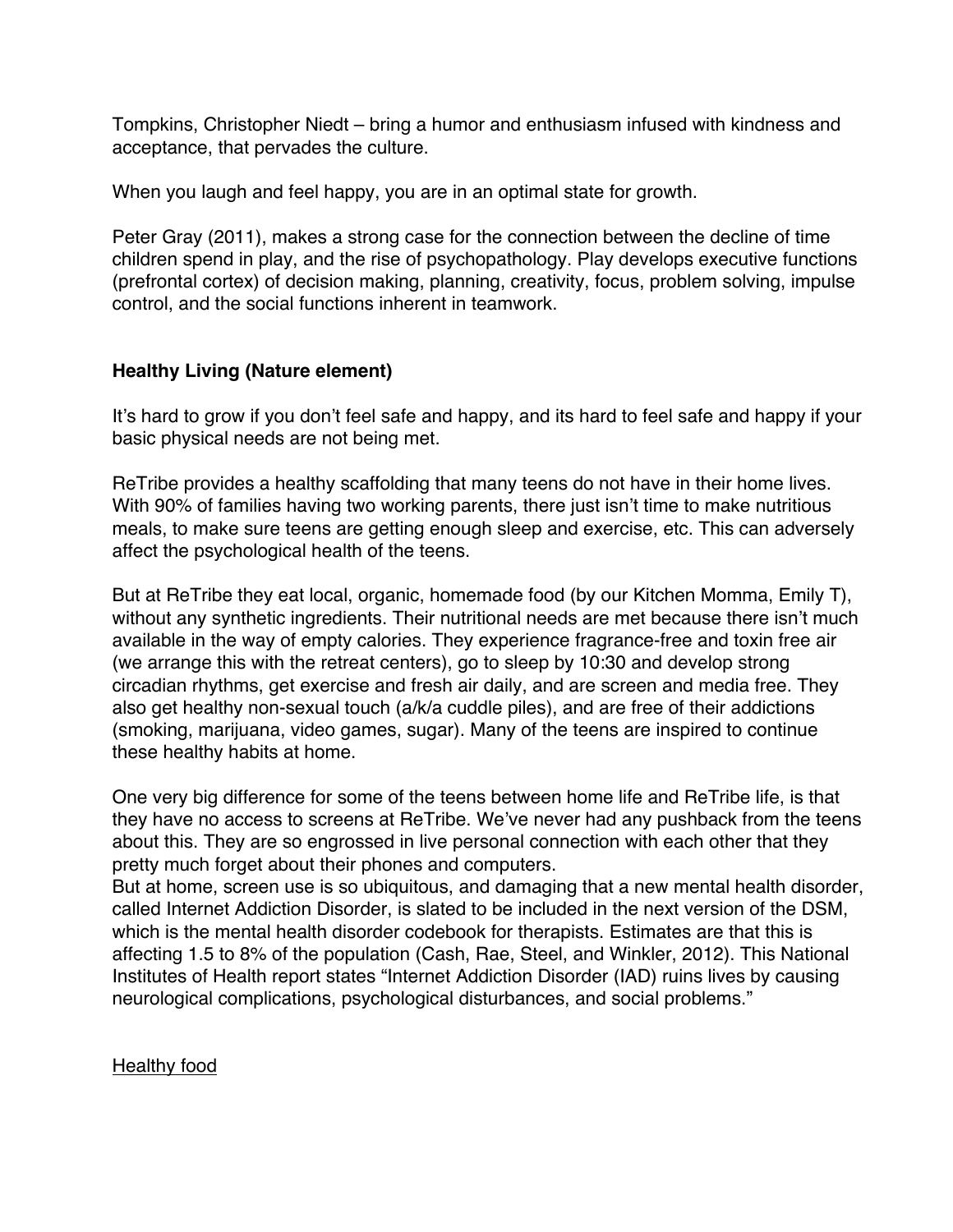The body/mind connection is well documented when it comes to the relationship between physical and psychological health. Depression, anxiety, and aggression all have nutritional correlates. Depression is alleviated with the elimination of sugar, processed foods, caffeine, and alcohol because of their effects on the body's biochemistry (Werbach, 1991). Also increasing protein intake can support the development of mood elevating neurotransmitters (Gottlieb, 1995). Werbach (1991) reports that studies show that a healthy diet can reduce suicide risk and that depressed patients should be checked for deficiencies in biotin, folic acid, pyridoxine, riboflavin, thiamine, vitamin B12, vitamin C, calcium, copper, iron, magnesium and potassium, because all of these deficiencies can cause depression. Additionally, anxiety can be helped by supplementing the amino acid GABA (Gottlieb, 1995), avoiding caffeine, alcohol and sugar, and making sure there are no deficiencies of pyridoxine, calcium or omega-3 fatty acids (Werbach, 1991).

Nutritional influences on aggressive behavior are well documented with empirical studies, and show that reduced sugar, artificial food additives and dairy products can reduce aggressive behaviors. Checking for healthy levels of copper, iron, cadmium, calcium, lead, cobalt and zinc might prove helpful as these levels were off in aggressive youth in studies (Werbach, 1991).

At ReTribe, the food is almost entirely organic, locally grown, whole food. Much of the produce is grown in ReTribe's own soil rich gardens. The teens often help cook as well and learn skills in the kitchen that they can then take home to continue a healthy way of eating.

#### Exercise

As part of ReTribe's commitment to healthy living, we make sure the teens and staff get ample exercise every day. Exercise has been shown to be as effective for depression as medication (Weir, 2011).

# Sleep

The American Academy of Pediatrics declared insufficient sleep in teens a public health epidemic (Millman, 2005). 87% of teens get far less than the recommended 9 hours of sleep (National Sleep Foundation). A Japanese study showed poorer mental health status among teens who got fewer than 7 hours or more than 9 hours of sleep (Kaneita et al., 2007).

Teens at ReTribe develop strong circadian rhythms by sleeping and waking on a healthy schedule.

# Chores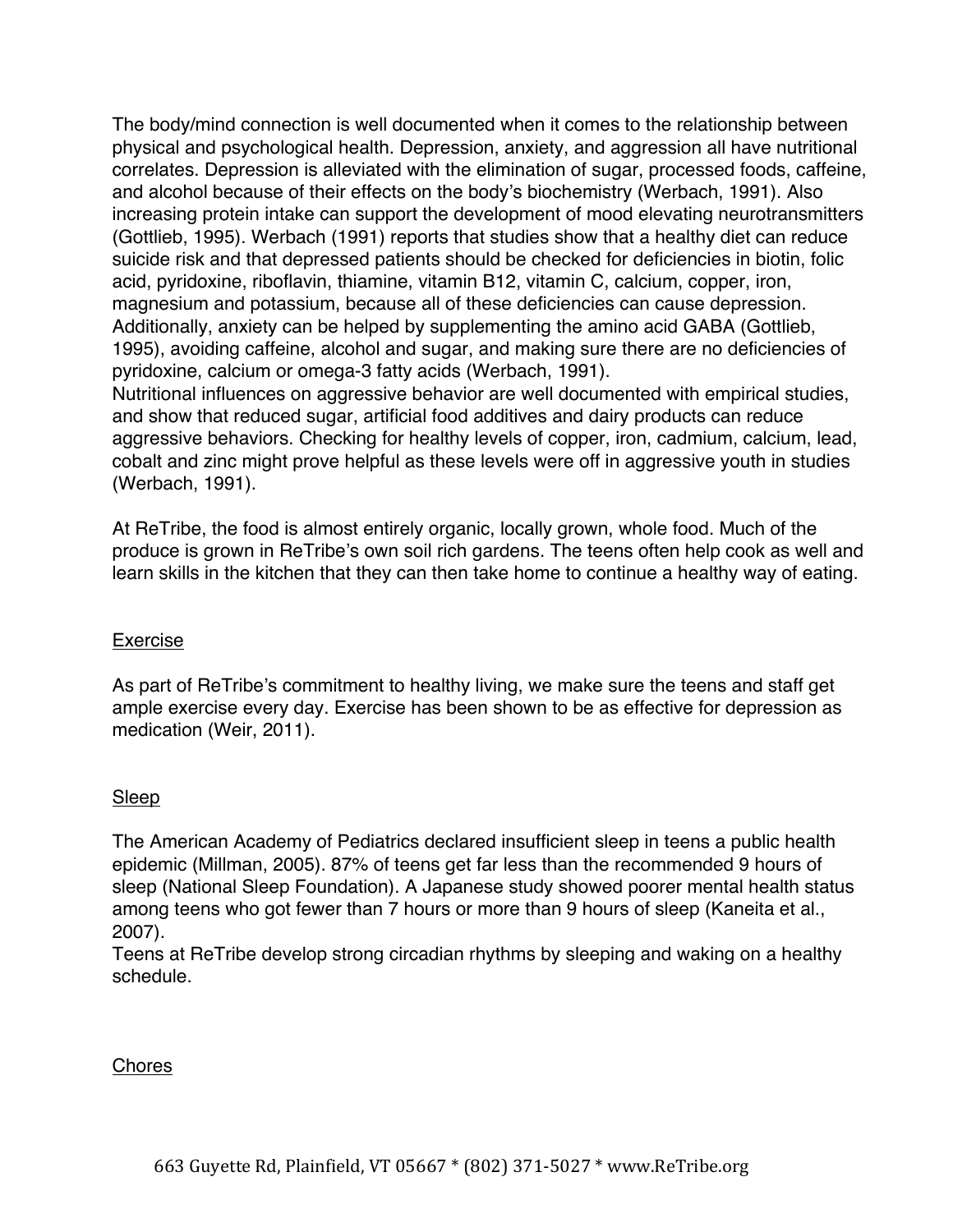Each teen at ReTribe assists in the daily chores of cooking, gardening, and cleaning. We believe it teaches responsibility, meets their need for contribution, and helps them feel belonging.

Indeed, a study in Latin America showed just such results (Telzer and Fuligni, 2009).

## Cuddle Piles (touch)

Touch is an essential need for all mammals. In an increasingly litigious society, teachers and other professionals are warned against touching children. Parents give less touch as well, using plastic baby carriers, car seats, and cribs instead of carrying their babies and children on their bodies and using a family bed as has been the way of human beings for millions of years. It's no wonder 1 in 20 children suffers from sensory integration disorders. According to the Touch Research Institute at the University of Miami School of Medicine, touch enhances attentiveness, alleviates depression, reduces pain, reduces stress, and improves immune function. For a complete study of touch see Ashley Montague's book, Touching: The Human Significance of the Skin.

## **Meditation and Yoga (Meditation element)**

Along with healthy habits of eating, toxin free living, exercise, etc., we offer the teens the basic skills of meditation and yoga. We hope that they will create a home practice. John teaches a basic mindfulness curriculum, as well as other meditation techniques, so that the teens can find out what techniques work for them.

The benefits of meditation and yoga are so well known there is no need to address these aspects in this paper.

#### **One on One meetings with mentors (Healing element)**

Programs don't change kids – relationships do. Every child needs one adult who's irrationally committed to his or her future. – Bill Milliken, Founder of Communities in Schools, The Last Dropout: Stop the epidemic!

I firmly believe that I'm alive today because of a caring adult. (Our mentors) didn't think we were worthless. They believed we had a future, something we could give. They didn't offer us an "answer' or a 'program' – they offered themselves; they offered the time, love, and energy it takes to form a relationship with another human being. And there's no human being harder to relate to than an alienated teenager. (My mentor) walked me through 'the valley of the shadow of adolescence,' and, as I've learned dozens of times since, that's no easy walk. Without someone to believe in him, a teenager gets angry and he starts to take it out on other people and himself.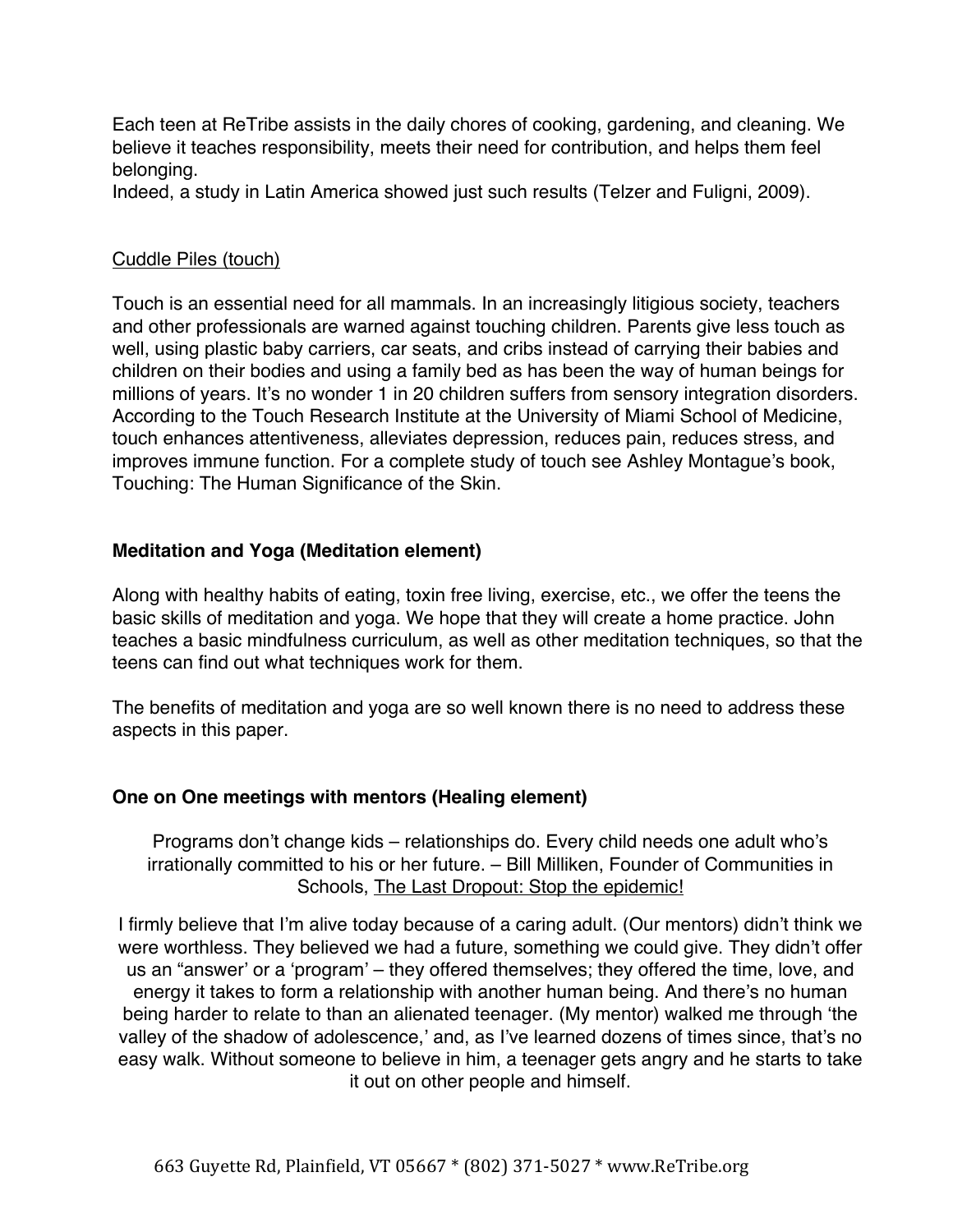#### Bill Milliken, see above

Probably the strongest change agent in ReTribe is the loving and nonjudgmental relationships that form between teens, and between the teens and mentors/elders. These relationships continue throughout the year through social media as well as physical get togethers. Knowing you have a supportive tribe behind you makes all the difference in life.

#### **New Cultural Norms (Healing element)**

The very first day, (after playing some silly games so we can connect and relax), we meet to co-create our culture. We bring to the teens' attention the fact that the norms in society, and even in their high schools, were created by other people, and their only choices are to conform or not. But at ReTribe they have the opportunity to create the cultural norms themselves. Agreements that have come out of past ReTribes have included such things as -let the emotions flow, don't insult other people, respect property, humor and kindness can go together, anyone can join in, invite others to join in, it's ok to be different, etc. These norms, plus a host of silly cultural rituals that have developed over the years, such as cuddle piles, the good night group hug/song, goofy inside jokes, etc., create a culture of acceptance that leads to happiness and growth.

It is our hope (and we are starting to see it happen) that the teens will bring this culture out to their own worlds.

#### **Life Skills Workshops (Nature element)**

Many different skills workshops are available to the teens. They range from primitive skills such as fire building, basket weaving, and herbalism, to acroyoga, sewing, poetry, music, or art.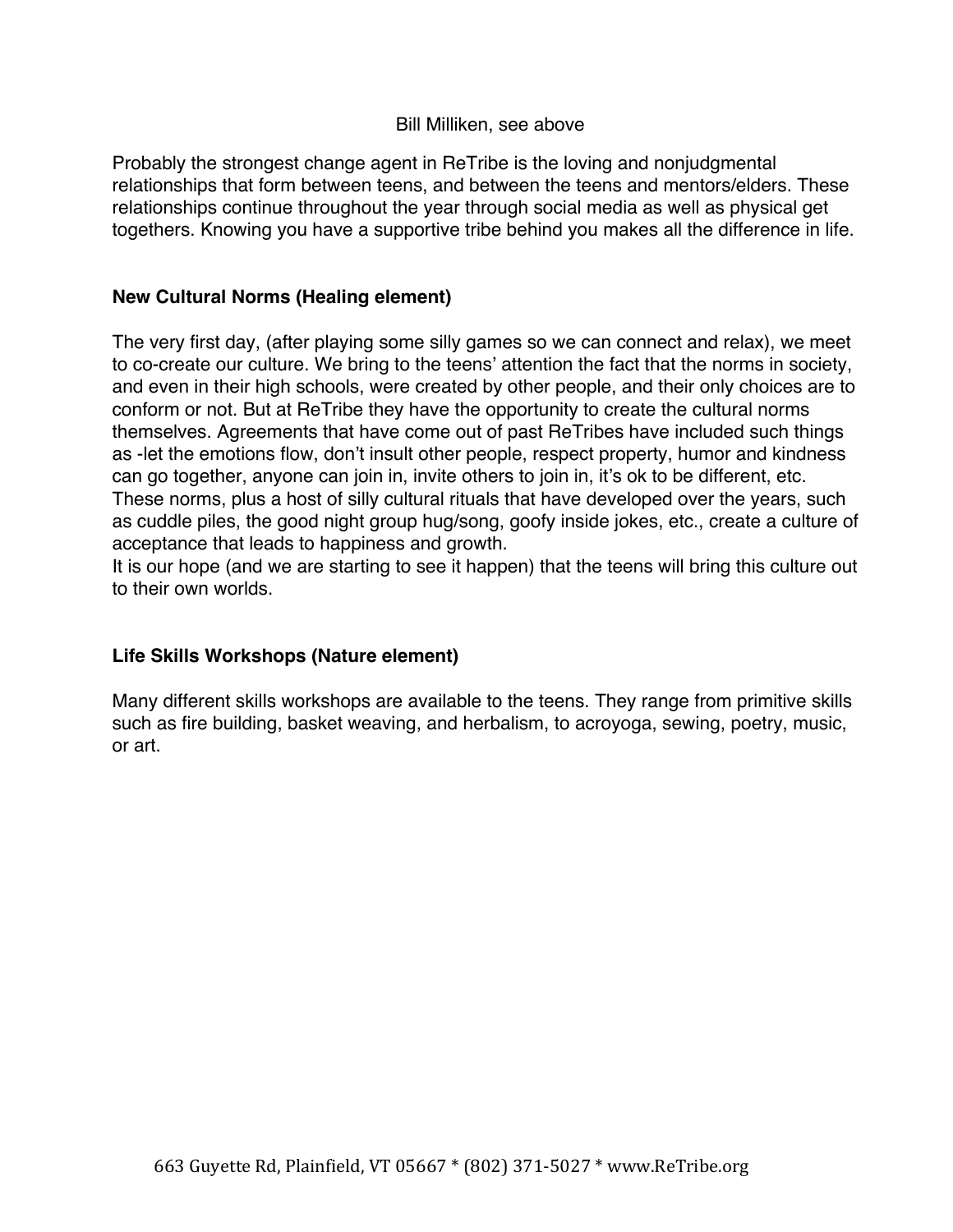## **Adventure Game Theater**

Article from the Windy Hill Newsletter - June, 2002

If you happened to be at the Waldorf School on June 18-20, you might have witnessed the initiation of Arden LeMal, the new Royal Mage of the Land of Jaired. It took place at the Golden Lake (our sandbox transformed by cloth, candles, and a hidden smoke machine). Around the lake sat 30 warriors, alchemists, mages, and clerics, adorned in the costume of their native lands, toting swords, potion bottles, magic bolts, and horns (for time traveling).

To everyone's surprise, the initiation went awry, the mage was burned by the holy waters, and suddenly 5 black demons marauded into the sheep pen, scaring the warriors half to death. They all ran for cover into the Golden House woods. You'd have heard the excited voices of the teens as they regrouped. "Oh my God! What's going on?!" "Did you see that dead demon in the parking lot?" "Why did Arden LeMal get burned by the lake?" "You guys! What should we do?!" Though they were all in costume, the kids followed no script, and the decision as to what to do next truly lay with them. Their lives were in danger and they had a task to accomplish – together.

This was the experience at the 1<sup>st</sup> annual Adventure Game Theater at the Waldorf School of Princeton. We, and the children, hope it will be the first of many! At the closing circle on the last day, every single child expressed his intention to return, "This was the most awesome thing I ever did!"

While the kids see this as "the most awesome thing ever," I see AGT from a different perspective. For the past 5 years I've been studying transpersonal psychology, and in particular, the stages a person goes through on the psycho-spiritual path of consciousness growth. There is a stage which, according to one study, stymies 96% of people. They never get past it. Psychologists call it "disidentification." In his book, Knowledge of the Higher Worlds and its Attainment, Rudolf Steiner calls it "The Meeting with the Guardian of the Lower Threshold." It is at this stage that a person begins his intentional inner growth, in Steiner's words "picking up the stuff of transformation." Carl Jung also noticed the difficulties people have in negotiating this transition.

"This is what happens very frequently about the midday of life, and in this wise our miraculous human nature enforces the transition that leads from the first half of life to the second. It is a metamorphosis from a state in which man is only a tool of instinctive nature, to another in which he is no longer a tool, but himself; a transformation of nature into culture, of instinct into spirit….But the transition takes a long time, and the great majority of people get stuck in the first stages." Carl Jung, The Portable Jung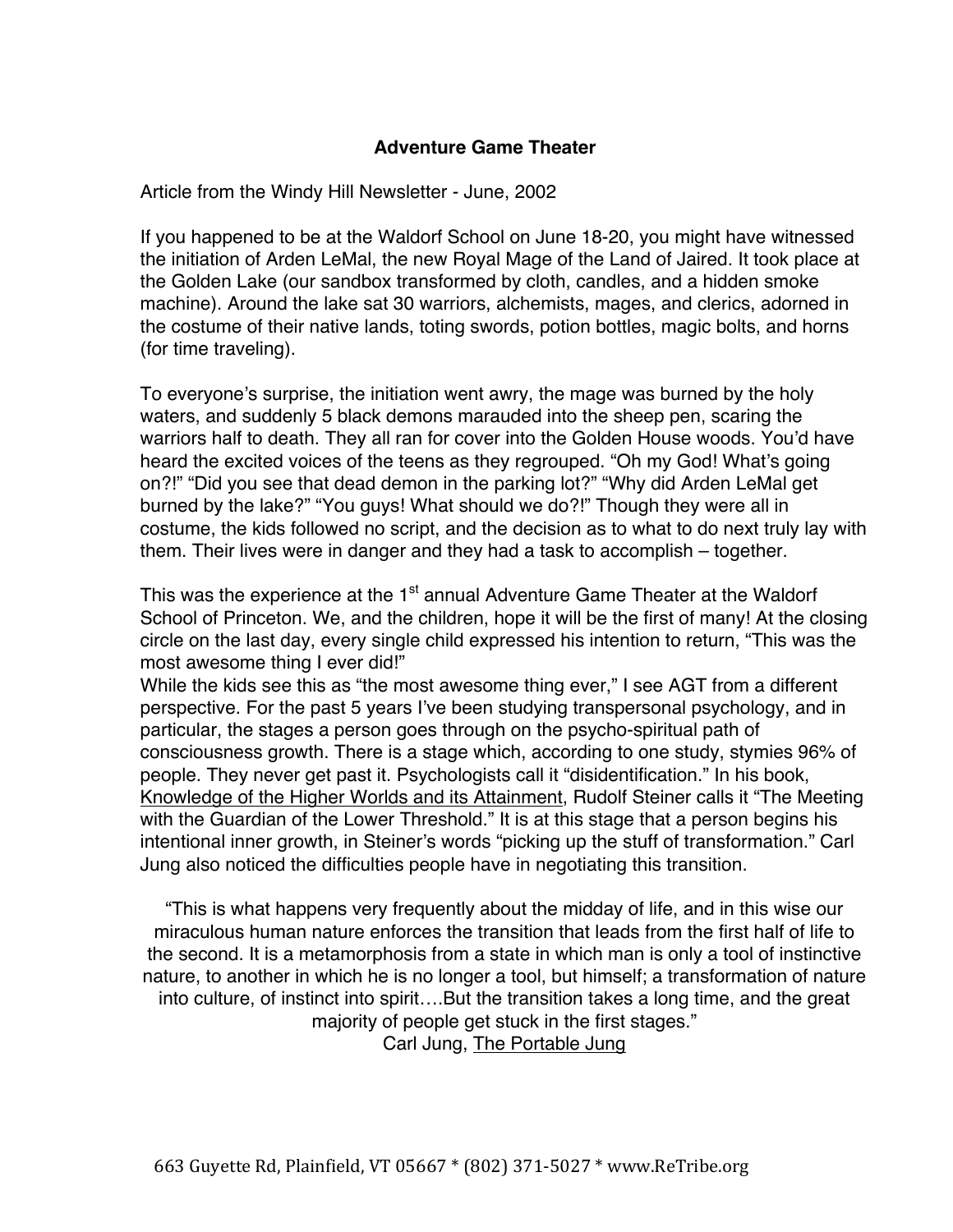Steiner believed that a necessary precursor to this consciousness change is what he called the "Split of the Personality." This means that you begin to realize that you are not your body, your feelings, or your thoughts. You stop identifying with your body, feelings, and thoughts, and begin to identify with something more permanent. Namely, you begin to identify with that "something," that awareness, which is experiencing your body, feelings and thoughts. You find yourself, in the Lower Threshold, looking at your own personality (body/feelings/thoughts) as something separate from you. It is only at that point of disidentification that you can begin the inner spiritual work of transforming your own personality.

So what does this have to do with Adventure Game Theatre? The task of the teen years, according to eminent child psychologist, Erik Erickson, is to find one's identity. "Who am I anyway?" is the question teens ask themselves. So what an enlightening experience it is for them then, to take a day or two, and explore this question from a totally new vantage point!

Imagine a girl walks into the costume room. She puts her normal clothes on the shelf and dons a monster costume. But she also must leave her normal personality (body, or actions/feelings/thoughts) on that shelf. For those few days, she no longer thinks the same kind of thoughts. Instead of "Oh, I hope that girl likes me," she is now thinking, "How am I going to kill that nauseatingly sweet Princess?" She no longer feels the same feelings. Instead of feeling her normal embarrassment and timidness, she allows aggressive energy and power to fill her body as she roars through the woods. Instead of her usual timid actions, she is behaving in a totally different (albeit barbaric) way. And then at the end of the day, she takes her old clothes and her old personality off the shelf and puts them back on again.

But from this experience she can see, that she is NOT that personality which she is putting back on! She has experienced being behind a different mask, and who WAS that girl behind that other mask? The personalities have changed, but the aware being – that immortal soul which is only the wearer of that personality/mask is still the same. The question of "Who am I?" moves from "Am I a jock, or a geek?" to something with a whole lot more depth!

And what an incredible gift to her to be able to see that she is no victim to her personality. If she can become a monster, then couldn't she become any personality she chooses? Maybe at the end of the day, when she is taking her normal clothes off that shelf, she might decide to leave some of her "normal" personality on that shelf! It's her free choice and she's had a practical experience of it. No amount of parental explaining, "But dear, you don't HAVE to be so shy, really, you can choose to behave differently…." could accomplish this deep experiential learning of the reality of inner personal freedom.

In my clinical practice, I have found that more than half of my adult clients have not passed the Lower Threshold. They are still identified with their personalities. The question for me then is how the 96% of people who have never crossed the Lower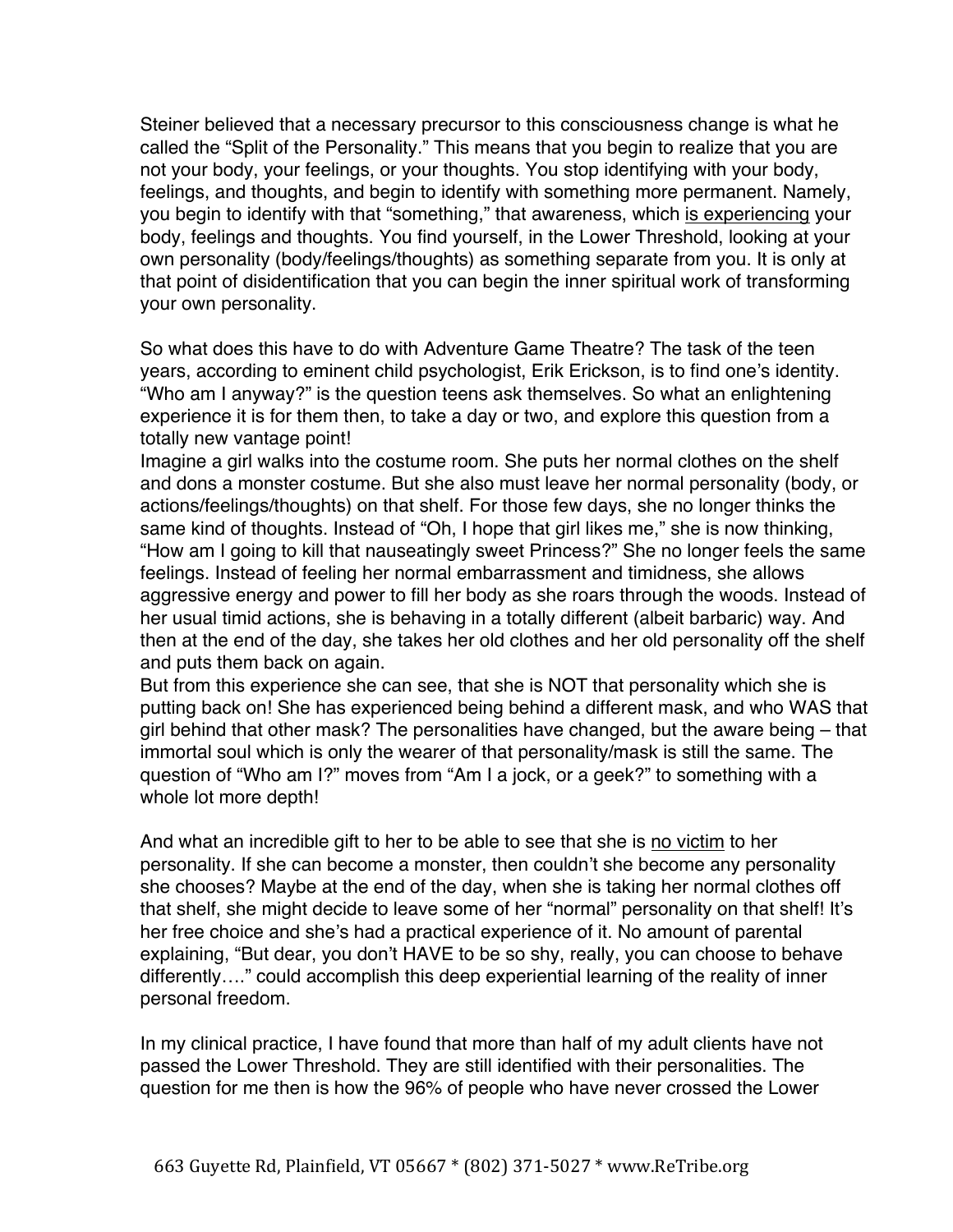Threshold can be supported to pass it? How can they get that deep experiential understanding that they are something other than their own feelings, thoughts, or actions? So I see this Adventure Game Theatre experience for our teens as much more than "the most awesome thing ever"; I see it as an opportunity for them to gain the experiences that later will serve to allow them to join that 4% of people who pass the Lower Threshold, and can go on to do spiritual work. I see it as an opportunity for them to have a practical experience of who they really are.

Jane Martin, for the Parent Council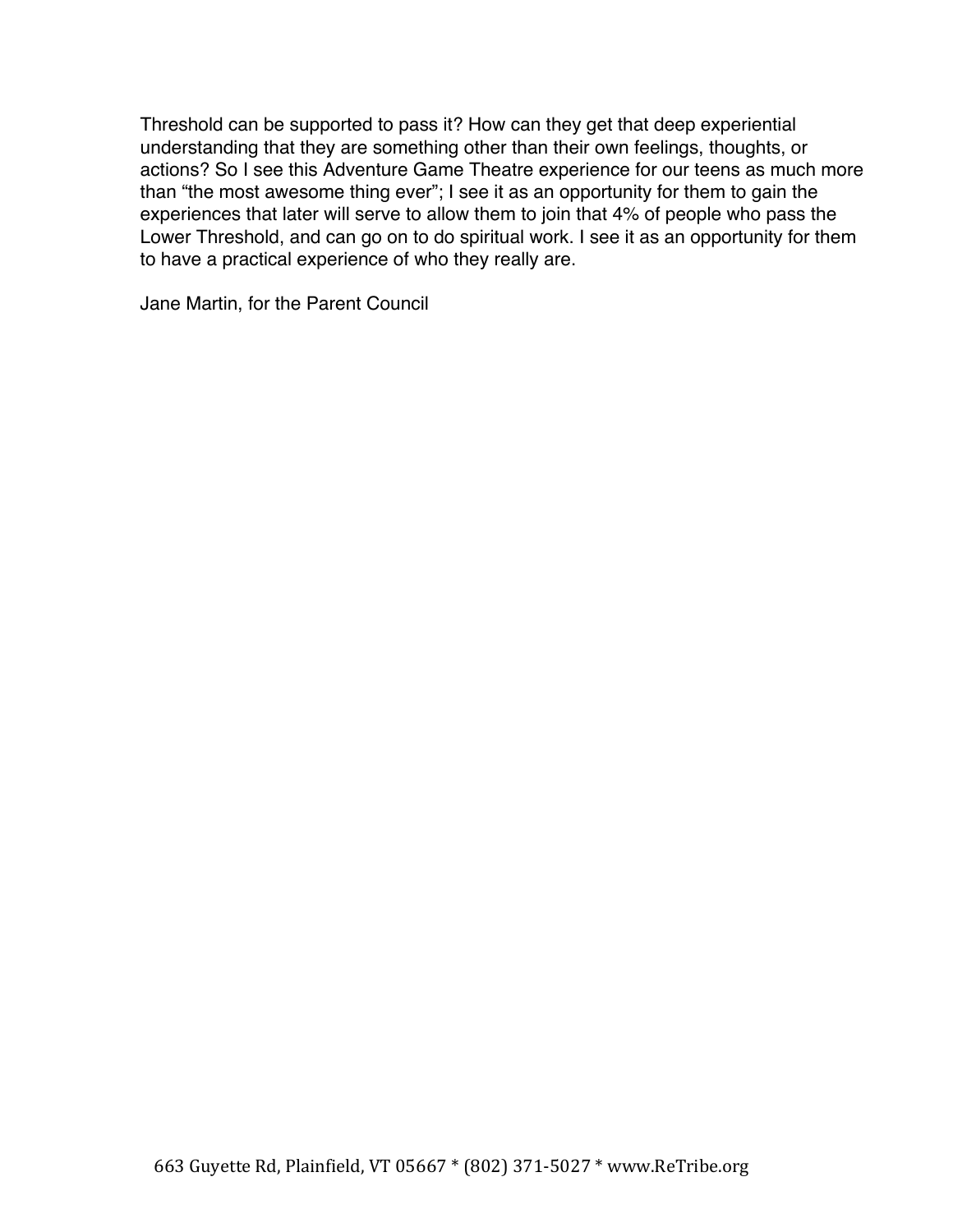## **References**

Berube, L. (2008). Dream Work: Demystifying dreams using a small group for personal growth. *The Journal for Specialists in Group Work, 24(1)*, 88-101.

Bloch-Atefi, A. & Smith, J. (2014). The effectiveness of body-oriented psychotherapy: A review of the literature. Melbourne: PACFA. file:///Users/eolseminars/Downloads/PACFA\_LitReview\_Body-Oriented-Psychotherapy\_Final.pdf

Brewerton, T.D., Eyerman, J.D., Cappetta, P., Mithoefer, M. (2011). Long-term abstinence following Holotropic Breathwork as adjunctive treatment of substance use disorders and related psychiatric comorbidity. *Int J Ment Health Addiction 10(3),* 453-459.

Cash, H., Rae, C.D., Steel, A.H., & Winkler, A. (2012). Internet addiction: A brief summary of research and practice. *Current Psychiatry Review, 8(4),* 292-298.

Centers for Disease Control (2012). Sexual violence: Facts at a glance. Retrieved Nov 11, 2016 from https://www.cdc.gov/violenceprevention/pdf/sv-datasheet-a.pdf .

Colmant, S.A. (2005). The effects of sweat therapy on group therapeutic factors and feeling states. Oklahoma State University, Doctoral Dissertation.

Conrod, P. (2013). Three hours is enough to help prevent mental health issues in teens. University of Montreal found in Science Daily, Retrieved Nov 11, 2016 from https://www.sciencedaily.com/releases/2013/10/131003113102.htm

Contreras, C. & Zenteno, F. (2014). The integrative potential of holotropic breathwork in adolescence closing processes. *Journal of Transpersonal Research, 6(1),* 73-83.

EABP - European Association of Body Psychotherapy http://www.eabp.org/research-evidence.php

Eyerman, J., M.D. (2013). A clinical report of holotropic breathwork in 11,000 psychiatric inpatients in a community hospital setting. *MAPS Bulletin*, Spring 2013, 24-27.

Faber Taylor A, Kuo FE. (2006). Is contact with nature important for healthy child development? State of the evidence. In: Spencer C, Blades M, editors. Children and their environments: Learning, using and designing spaces. Cambridge, UK: Cambridge University Press. pp. 124–140.

Gottlieb, B. (1995). New choices in natural healing. Emmaus, PA:Rodale Press.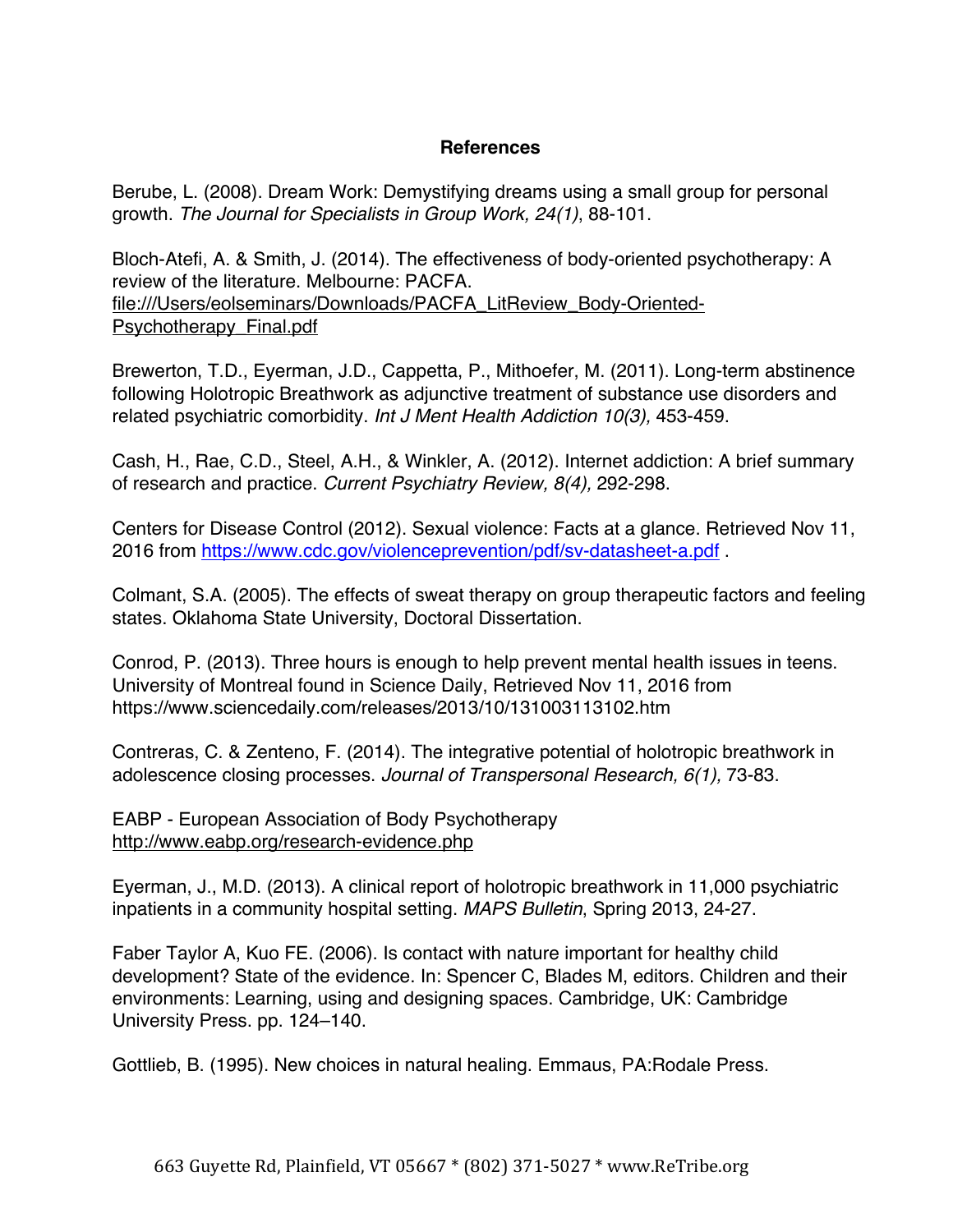Gray, P. (2011). The decline of play and the rise of psychopathology in children and adolescents. *American Journal of Play, 3(4),* 443-463.

Grof, S. (2000). Psychology of the Future. Albany, NY: State University of New York (SUNY) Press.

Harvard Mental Health letter, In praise of gratitude. Nov 2011 found online at http://www.health.harvard.edu/newsletter\_article/in-praise-of-gratitude

Kaneita, Y., MD., et al. (2007). Association between mental health status and sleep status among adolescents in Japan: A nationwide cross-sectional survey. *Journal of Clinical Psychiatry, 68(9),* 1426-1435.

Kaplan S. (1995). The restorative benefits of nature: Toward an integrative framework. *Journal of Environmental Psychology. 15*,169–182.

Kurlan, M. I. (2007). The Effects of Group Counseling on Adolescent Stress. Master's Thesis, The College at Brockport, SUNY.

Larson, R. & Csikszentmihalyi, M. (2006). Experiential correlates of time alone in adolescents. *Journal of Personality, 46(4)*.

Louv R. (2005). Last child in the woods: Saving our children from nature-deficit disorder. Algonquin Chapel Hill, NC.

Mahdi, L. C., Christopher, N. G., & Meade, M. (1996). Crossroads: The quest for contemporary rites of passage. Chicago: Open Court.

Marszalek, J. F., & Myers, J. E. (2006). Dream Interpretation: A Developmental Counseling And Therapy Approach. *Journal of Mental Health Counseling, 28(1),* 18-37.

Millman, R.P., (2005). Excessive sleepiness in adolescents and young adults: Causes, consequences, and treatment strategies. Working Group on Sleepiness in Adolescents/Young Adults. AAP Committee on Adolescence. *Pediatrics, 115(6)*, 1774- 1786.

National Institute of Mental Health (NIMH), Any Disorder Among Children found 11/11/2016 at https://www.nimh.nih.gov/health/statistics/prevalence/any-disorder-among-children.shtml

National Sleep Foundation. (2006) Sleep in America Poll. Wash DC.

Nguyen, T. (2015). 10 Surpising benefits you'll get from keeping a journal. Huffington Post, Feb 2015 Retrieved on November 12, 2016 from http://www.huffingtonpost.com/thai-nguyen/benefits-of-journaling- b 6648884.html